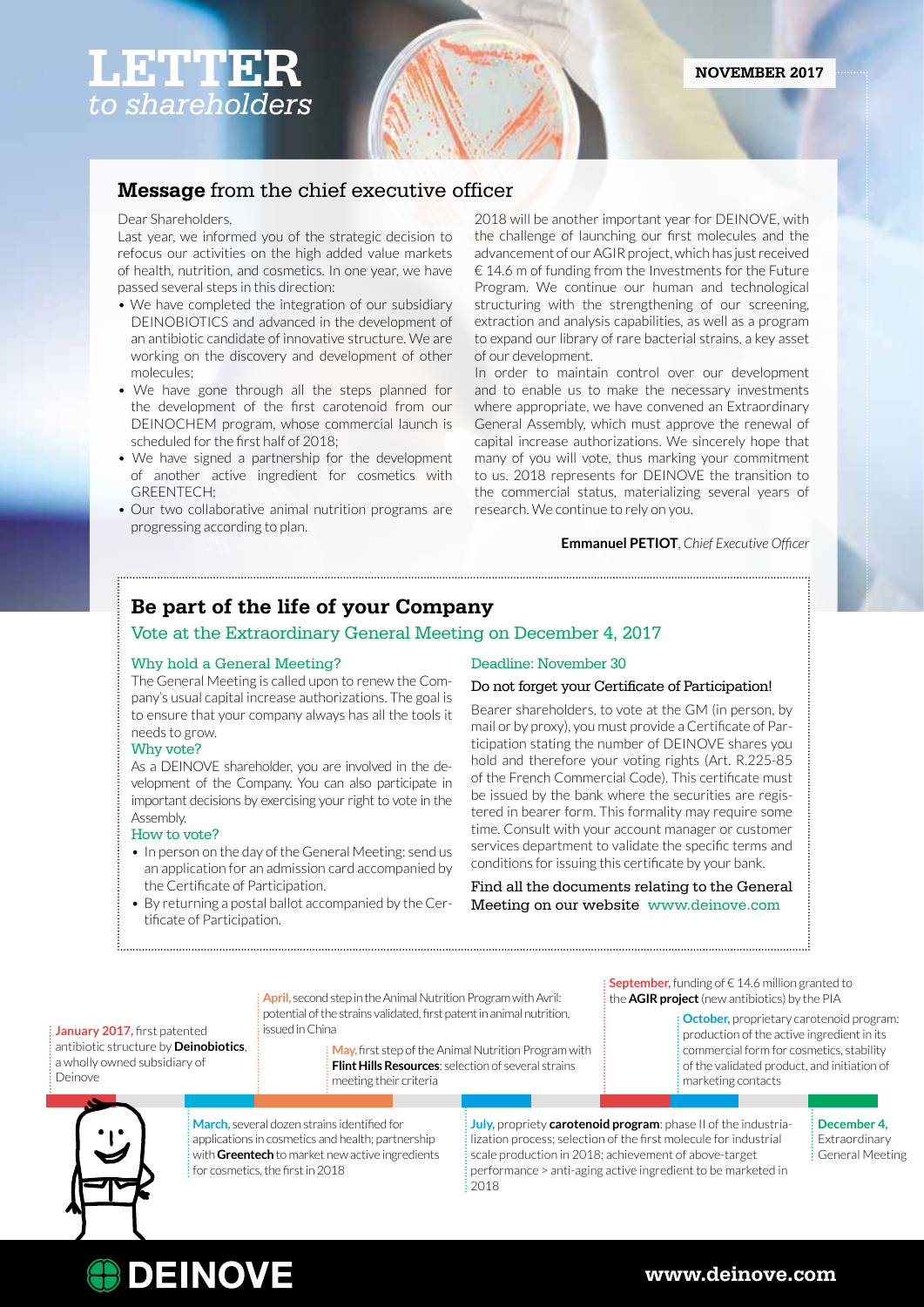# **PROPRIETY CAROTENOID PROGRAM**: PROGRESS

# **2018**

Launch of the first DEINOVE carotenoid for cosmetics

Carotenoids, molecules with multiple

More than 1,200 kinds of different carotenoids exist. Some are well known, such as beta-carotene, often used as a dietary supplement for its antioxidant and photoprotective properties. Others are used in food and feed for their coloring properties. They are also found in cosmetic

Some are produced by extraction from tomatoes (lycopene) or paprika (capsanthin), or by bioproduction from algae (astaxanthin) or micro-organisms (beta-carotene). Most of the production, however, comes from chemical synthesis

As the demand for natural ingredients increases, bio-based solutions remain limited by high production costs, which leaves room for the development of more competitive alternatives, such as that of

first innovative carotenoid produced from Deinococci on the

2018 will be the year of DEINOVE's first product launch. It will be a product unparalleled on the market today, intended

DEINOVE has conducted functional tests to confirm the properties of the molecule. Its antioxidant and healing properties are particularly attractive for anti-aging care, a major and fast-growing sector. The tests

initially for cosmetic applications.

properties of interest

or medical applications.

from petroleum derivatives.

DEINOVE.

market in 2018

# **\$ 1.8 BILLION**

Global market for carotenoids in 2019



# **Progress in 2017**

- Validation of the antioxidant and healing properties of a first compound
- Optimization of production conditions and yields
- Validation of extraction and formulation processes
- Definition of the industrial production process and choice of subcontractors

# **Next steps**

- dustrial scale
- Packaging of samples
- Clinical tests (on skin explants and then by consumers) to confirm the efficacy
- Commercial launch

have demonstrated the product's safety. At the same time, technical developments have continued, resulting in a formulation adapted to market requirements and guaranteeing product stability over time. DEINOVE has opted for a vegetable oilbased formulation, particularly suitable for incorporation into care creams.

The product will be launched commercially in the first semester of 2018. Contacts have already been made with several market players, brands, and ingredient distributors. The initial feedback is positive.



*The new screening platform makes it possible to evaluate the properties of each molecule internally: antioxidant effect, healing, whitening, etc.* 

# **OVERVIEW**: OUR OTHER PROGRAMS

Animal Nutrition Program launched in 2014. Now in Phase III: validation of the selected strain, tests in real conditions of use, validation of industrial production processes and regulatory procedures.

#### AVRIL **ELINT HILLS RESOURCES ELINT HILLS RESOURCES**

Animal Nutrition Program launched in 2015. Now in Phase II: production for tests in real conditions, evaluation of beneficial effects, economic analyzes.

Cosmetic program launched in 2017. Phase I: selection of strains, efficacy tests, and production of the retained bacterial extract. Market launch planned for 2018.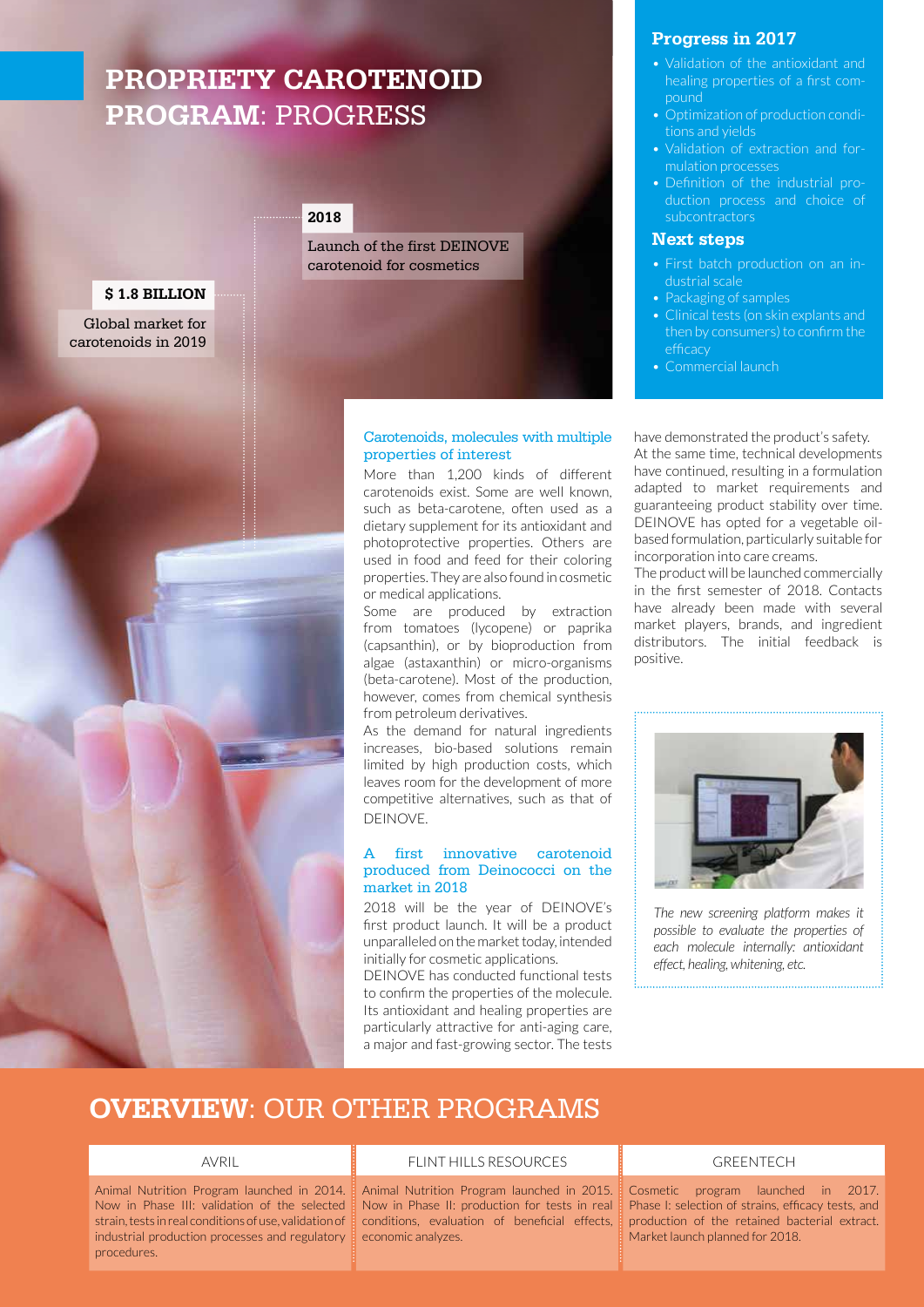# **THE «AGIR» PROJECT** AIMED AT DISCOVERING NEW ANTIBIOTICS RECEIVES SUPPORT FROM 'Investments for the Future' Program

## **2 PATENTS**

filed on an innovative antibiotic structure

# **10 MILLION LIVES**

to save each year

# **€ 14,6 MILLION** of public funding

# Challenge

The World Health Organization (WHO) has placed the fight against antimicrobial resistance as a global priority. High proliferation of resistant and multi-resistant bacteria could cause 10 million deaths annually by the year 2050, which is more than cancer today (8 million deaths per year). In February 2017, the WHO published a list of the 12 bacteria families the most threatening to human health.

**Antimicrobial resistance is** like a tsunami in slow motion. It is a global crisis that we face urgently.

In 50 years, only two new classes of antibiotics have appeared on the market. With so few antibiotics in the pipeline, the world is heading towards a new era where a simple infection will have fatal consequences.

# **Dr Margaret Chan**,

*Director-General of WHO, Sept. 2016* 

# The AGIR project Antibiotics against infectious germ resistance

No innovative antibiotic has been placed on the market since 2010, and only three were placed during the previous five years. While bacteria are among the most successful antibiotic producers of the living world, research so far has focused on a

range of microorganisms, significantly limiting the opportunities to discover new antibiotics effective against resistant bacteria.

Run by the DEINOVE group and the INS-TITUT CHARLES VIOLLETTE (ICV), the AGIR project aims to discover new antimicrobials through an innovative discovery strategy.

The AGIR program builds on the common experience of its partners and their advanced technologies to create a platform for the selection, identification, and development of new antimicrobial compounds of natural origin.

It includes two integral elements:

- Boost the development of the discovery platform: enrich the strain bank in a targeted way, adjust the growth conditions to induce antibiotic production, implement a fine screening of the antimicrobial activities in a sample, isolate and identify the molecules of interest;
- Integrate the complementary technologies that optimize leads and develop the fermentation processes: the unique trio - genetic engineering, enzymology, and medicinal chemistry - will allow the partners to optimize the expression of microorganisms and obtain molecules of the highest performance.

The AGIR project represents a total investment of € 25 m over five years. Selected by the 'Investments for the Future' Program, steered by the General Commission for investment, and operated by Bpifrance, it will receive € 14.6 m of funding over the period.

# **THE AGIR PROJECT PARTNERS**

A consortium with complementary skills and added-value synergies

# **DEINOBIOTICS**

Expertise: discovery and development of drug candidates

Roles: scientific strategy, lead optimization (medicinal chemistry), preclinical and clinical development

# DEINOVE

Expertise: biodiversity, genetic, metabolic, and fermentation engineering

Roles: development of the pipeline, lead optimization (genetic engineering), batch production

### INSTITUT CHARLES VIOLLETTE

Expertise: innovation in fermentation and enzyme engineering

Roles: characterization, lead optimization (enzyme engineering), process improvement

# DEINOBIOTICS has worked for several years with the ICV to analyze DEINOVE's strains and discover new antimicrobials.

A first lead, DNB101, has undergone requests for patents for its original antibiotic structure. This molecule is being optimized, and investigation.

This successful collaboration and the experience gathered are at the source of the AGIR program.